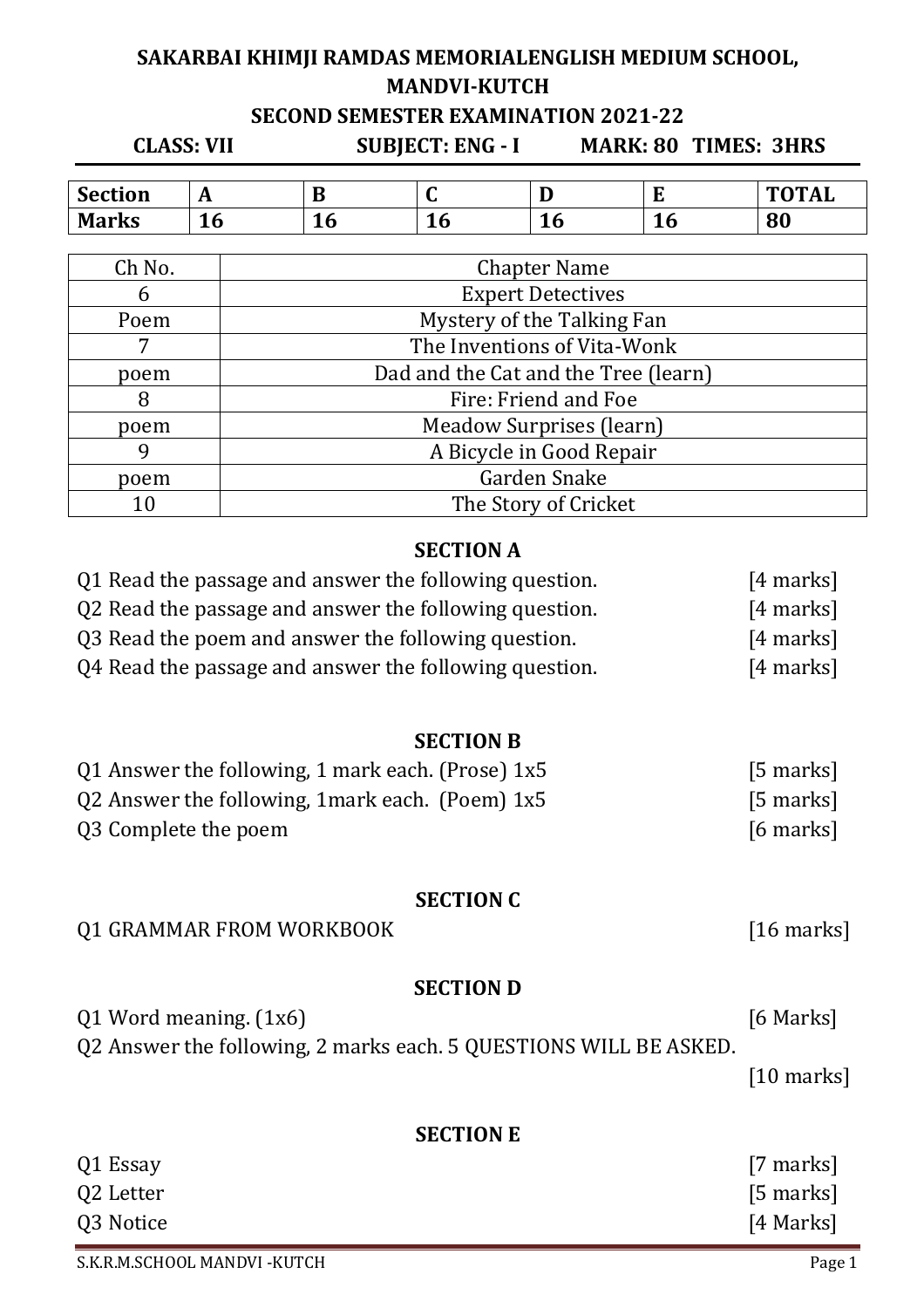# **SAKARBAI KHIMJI RAMDAS MEMORIAL ENGLISH MEDIUM SCHOOL, MANDVI-KUTCH**

### **SECOND SEMESTER EXAMINATION 2021-2022**

| <b>CLASS: VII</b> |                | <b>SUBJECT: ENGLISH II</b> |    | <b>MARK: 80</b> |    | TIMES: 3 HRS |              |  |
|-------------------|----------------|----------------------------|----|-----------------|----|--------------|--------------|--|
|                   | <b>Section</b> |                            |    |                 |    |              | <b>TOTAL</b> |  |
|                   | <b>Marks</b>   |                            | 20 | 20              | 20 | 20           | 80           |  |

| <b>SYLLABUS</b> |                                       |  |  |
|-----------------|---------------------------------------|--|--|
| Chapter 15      | Punctuation                           |  |  |
| Chapter 16      | Types of Phrases and Clauses          |  |  |
| Chapter 17      | Sentences: Simple, Compound & Complex |  |  |
| Chapter 18      | <b>Sentence Analysis I</b>            |  |  |
| Chapter 19      | Sentence Analysis II                  |  |  |
| Chapter 20      | Comprehension                         |  |  |
| Chapter 24      | <b>Travelogues</b>                    |  |  |
| Chapter 25      | <b>Biographies</b>                    |  |  |
| Chapter 26      | <b>Creative Writing</b>               |  |  |
| Chapter 27      | <b>Notices</b>                        |  |  |
| Chapter 28      | <b>Messages</b>                       |  |  |
| Chapter 29      | Reports                               |  |  |
| Chapter 30      | <b>Personal Diary</b>                 |  |  |
| Chapter 31      | <b>Brochures</b>                      |  |  |
| Chapter 32      | Lists                                 |  |  |
| Chapter 33      | <b>Letter and Emails</b>              |  |  |
| Chapter 34      | Words                                 |  |  |
| Chapter 35      | <b>Listen and Speak</b>               |  |  |

# **Section A**

| Q.1 Rewrite the following sentences using punctuation marks and capital<br>letters, wherever required. | [5 Marks] |
|--------------------------------------------------------------------------------------------------------|-----------|
| Q.2 State whether the underlined parts are noun clauses, adjective clauses                             | [5 Marks] |
| or adverb clauses.                                                                                     |           |
| Q.3 Write whether the following sentences are simple, compound (double                                 | [5 Marks] |
| or multiple) or complex.                                                                               |           |
| Q.4 Write the definition.                                                                              | [5 Marks] |

# **Section B**

| Q.1 Divide the following sentences into subject and predicate.<br>Q.2 Analyse the following sentences. (One mark for table)<br>Q.3 Write and underline the extension of the predicate in each of the<br>following sentences. | [5 Marks]<br>[5 Marks]<br>[5Marks] |
|------------------------------------------------------------------------------------------------------------------------------------------------------------------------------------------------------------------------------|------------------------------------|
| Q.4 Unseen poem comprehension.                                                                                                                                                                                               | [5 Marks]                          |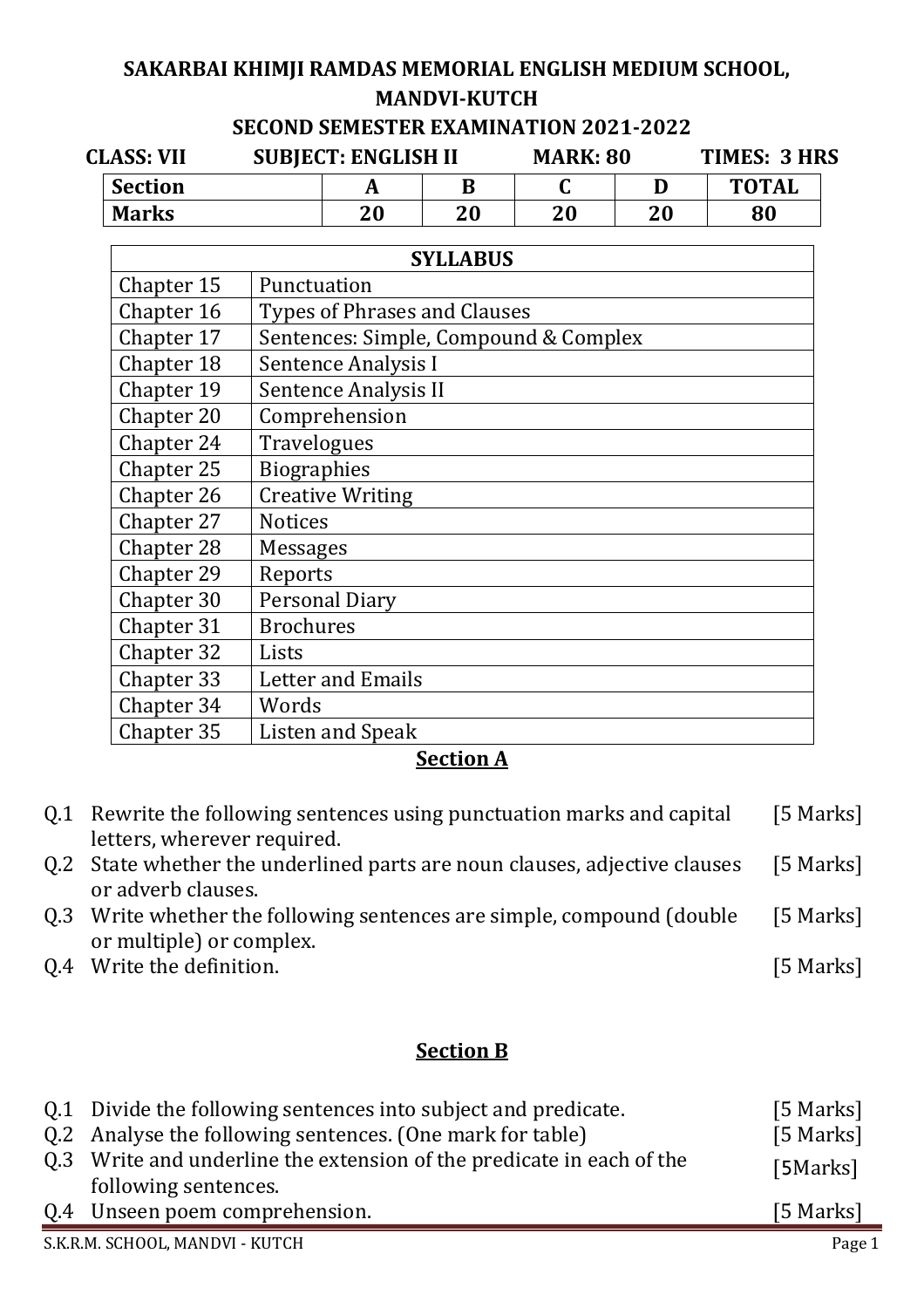# **Section C**

| 0.2 | Q.1 Read the following story and answer the questions that follow.<br>Write a travelogue. Remember to include the following points to make<br>it interesting. | [4 Marks]<br>[4 Marks] |
|-----|---------------------------------------------------------------------------------------------------------------------------------------------------------------|------------------------|
|     | Q.3 Based on the information given below, write a small biography.                                                                                            | [4 Marks]              |
|     | Q.4 Notice writing                                                                                                                                            | [4 Marks]              |
|     | Q.5 Write a report.                                                                                                                                           | [4 Marks]              |

# **Section D**

| Q.1 Write an SMS.                                  | [3Marks]  |
|----------------------------------------------------|-----------|
| Q.2 Design a Brochure                              | [4Marks]  |
| 0.3 Write an email.                                | [4Marks]  |
| Q.4 Fill in the banks with suitable prepositions.  | [5 Marks] |
| Q.5 Write the functions of following Punctuations. | [4 Marks] |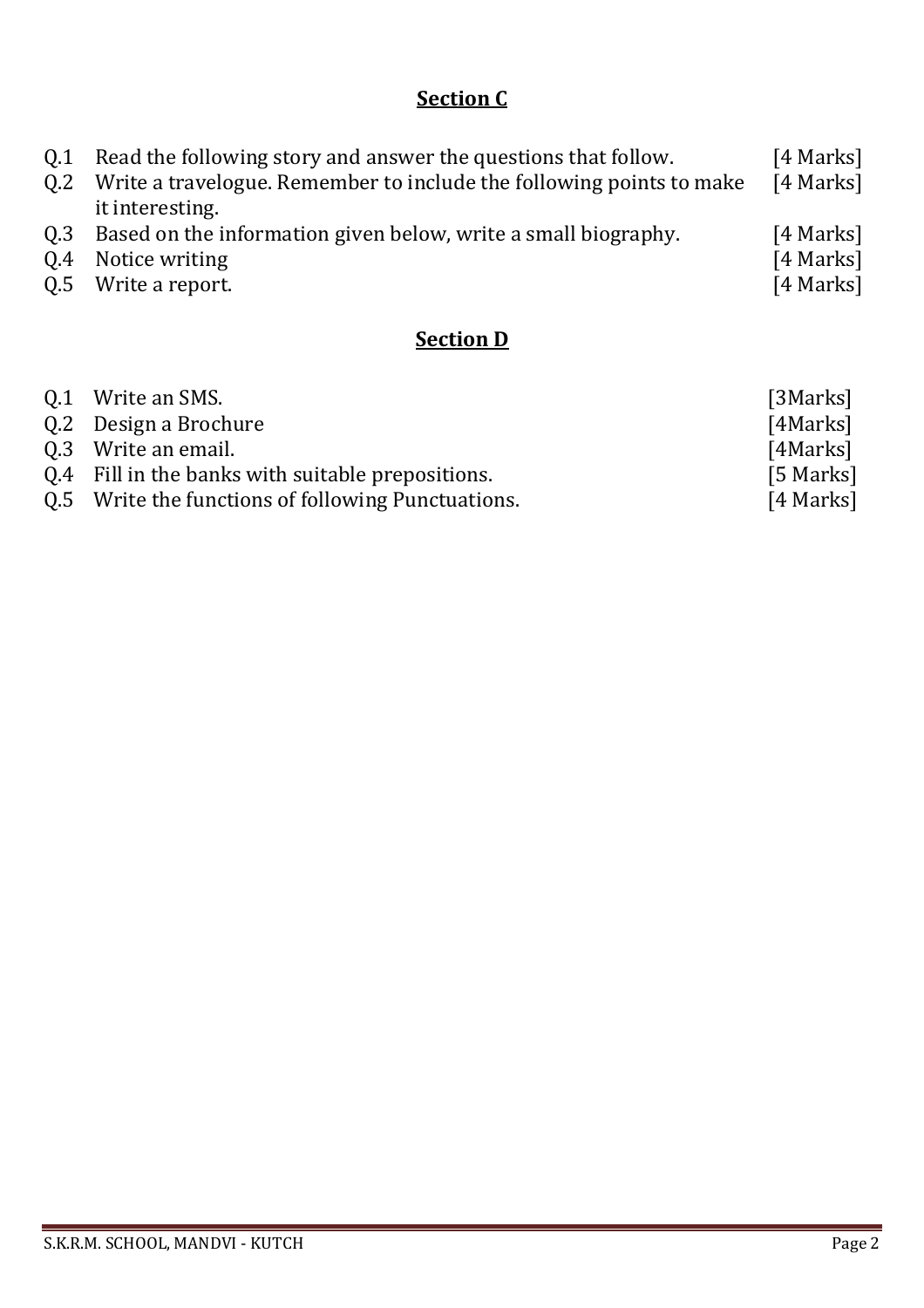# **SAKARBAI KHIMJI RAMDAS MEMORIAL ENGLISH MEDIUM SCHOOL, MANDVI-KUTCH SECOND SEMESTER EXAMINATION 2021-22 CLASS: VII SUBJECT: GUJARATI MARKS: 80 TIME: 3HRS**

| Question      | A  | B  | ັ  | ע  | <b>TOTAL</b> |
|---------------|----|----|----|----|--------------|
| <b>Number</b> |    |    |    |    |              |
| <b>Marks</b>  | 20 | 20 | 20 | 20 | 80           |

# [દ્રિતીયસત્ર નો સંપૂર્ણ અભ્યાસ ક્રમ ]

# SECTION-A<sup>(ગદ્ય)</sup>

| પ્ર -1 [અ] નીચેનાં દરેક પ્રશ્નનો જવાબ આપેલા વિકલ્પો માથી શોધીને લખો | [4 ગણ] |
|---------------------------------------------------------------------|--------|
| [બ] નીચેનાં દરેક પ્રશ્નનો જવાબ એક એક વાક્યમાં આપો                   | [5ગણ]  |
| [ક] નીચેનાં પ્રશ્નો ના જવાબ બે-ત્રણ વાક્યોમાં લખો [ગમેતે ચાર]       | િ ગણી  |
| [ડ] નીચેનાં વાક્યો કોણ બોલેછે તે કહ્યે [ત્રણ વાક્ય]                 | [3ગણ]  |

# **SECTION-B** (પદ્ય)

| પ્ર -2 [અ] નીચેનાં દરેક પ્રશ્નનો જવાબ આપેલા વિકલ્પો માથી શોધીને લખો        | [3ગણ]  |
|----------------------------------------------------------------------------|--------|
| [બ] નીચેનાં દરેક પ્રશ્નનો જવાબ એક એક વાક્યમાં આપો                          | [3ગુણ] |
| [ક] નીચેનાં પ્રશ્નો ના જવાબ બે-ત્રણ વાક્યોમાં લખો [ગમે તે બે]              | [4ગણ]  |
| [s] નીચેની કાવ્યપંક્તિ પૂર્ણ કરો                                           | [4이민]  |
| [ઇ] નીચેની કાવ્યપંક્તિનો ભાવાર્થ સ્પષ્ટ કરો                                | [2이민]  |
| [ઈ] નીચેની ખાલીજગ્યાઓ પુરો                                                 | [2이민]  |
| [ઉ] 'અ' વિભાગ ની ચોગ્ય કૃતિ સાથે 'બ' વિભાગ ના ચોગ્ય કર્તા જોડો (ગદ્ય-પદ્ય) | [2이민]  |

### **SECTION-C**

| [ક] સમાનાર્થી શબ્દો લખો     [ગમેતે ચાર ]                  | [2ગુણ] |
|-----------------------------------------------------------|--------|
| [ખ] વિરૂદ્ધાર્થી શબ્દો લખો [ગમેતે ચાર ]                   | [2ગુણ] |
| [ગ] સાચી જોડણી લખો [ગમેતે યાર]                            | [2ગુણ] |
| [ઘ] રૂઢિપ્રયોગ નો અર્થ આપી વકયોમાં પ્રયોગ કરો [ગમેતે બે ] | [2ગુણ] |
| [ચ] શબ્દસમૂહ માટે એક એક શબ્દ આપો [કોઈપણ બે ]              | [2ગુણ] |
| [છ] નીચેનાં શબ્દોનો વાક્યમાં પ્રયોગ કરો [ગમેતે બે]        | [2ગુણ] |
| [જ] નીચેના વાક્યોમાથી વિશેષણ અને વિશેષ્ય શોધીને લખો :     | [2ગુણ] |
| [ઝ] નીચેનાં વાક્યોમાંથી નામપદ અને ક્રિયાપદ શોધી ને લખો    | [2이민]  |
| [ટ] વિચાર વિસ્તાર કરો [ગમેતે બે ]                         | [4ગુણ] |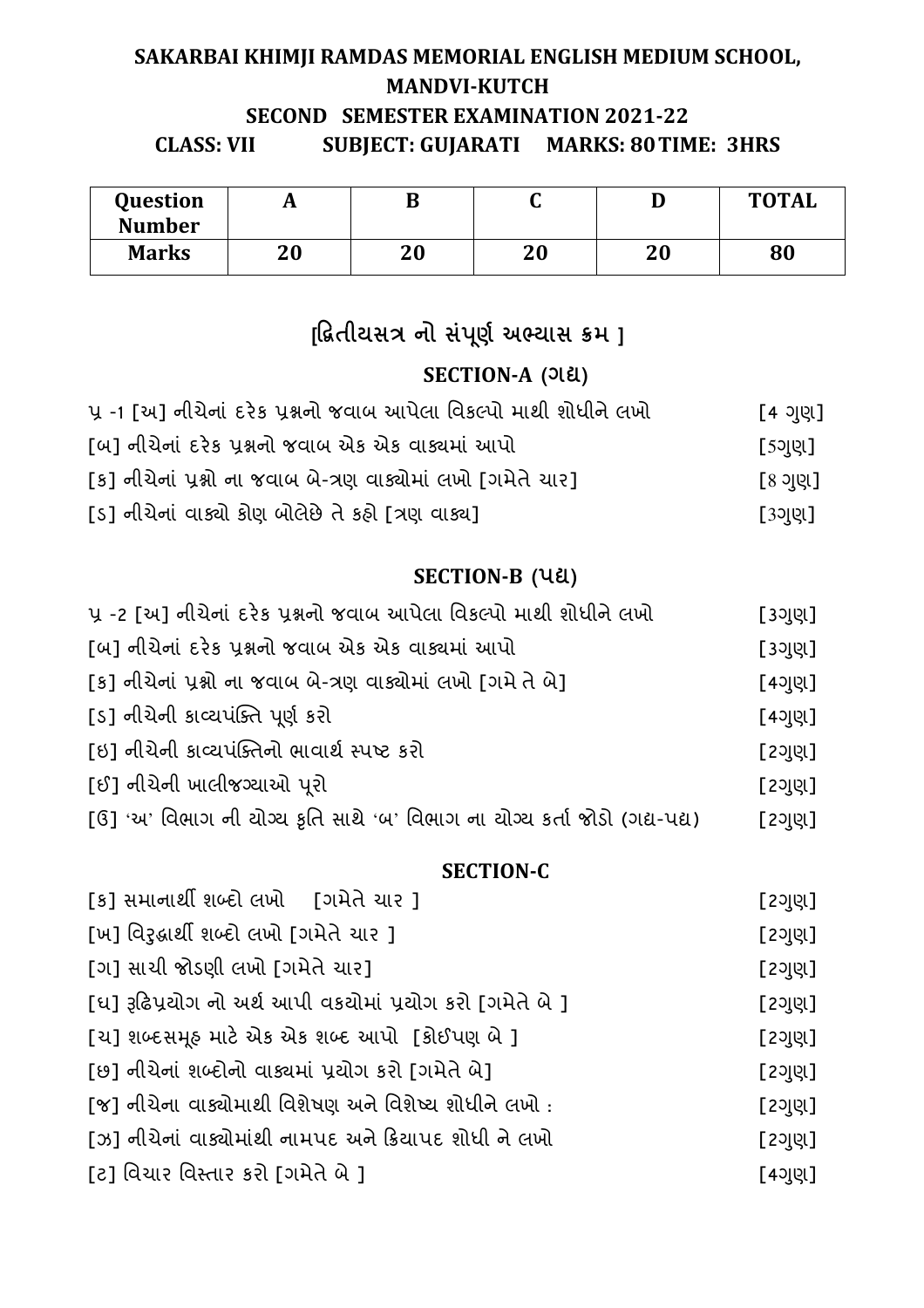# **SECTION-D**

| પ્ર -4 [અ]મુદાઓનાં આધારે વાર્તા લખો | [ 6ગુણ] |
|-------------------------------------|---------|
| [બ] પત્ર લખો                        | [ 6ગુણ] |
| [ક] નિબંધ લખો                       | [8ગુણ]  |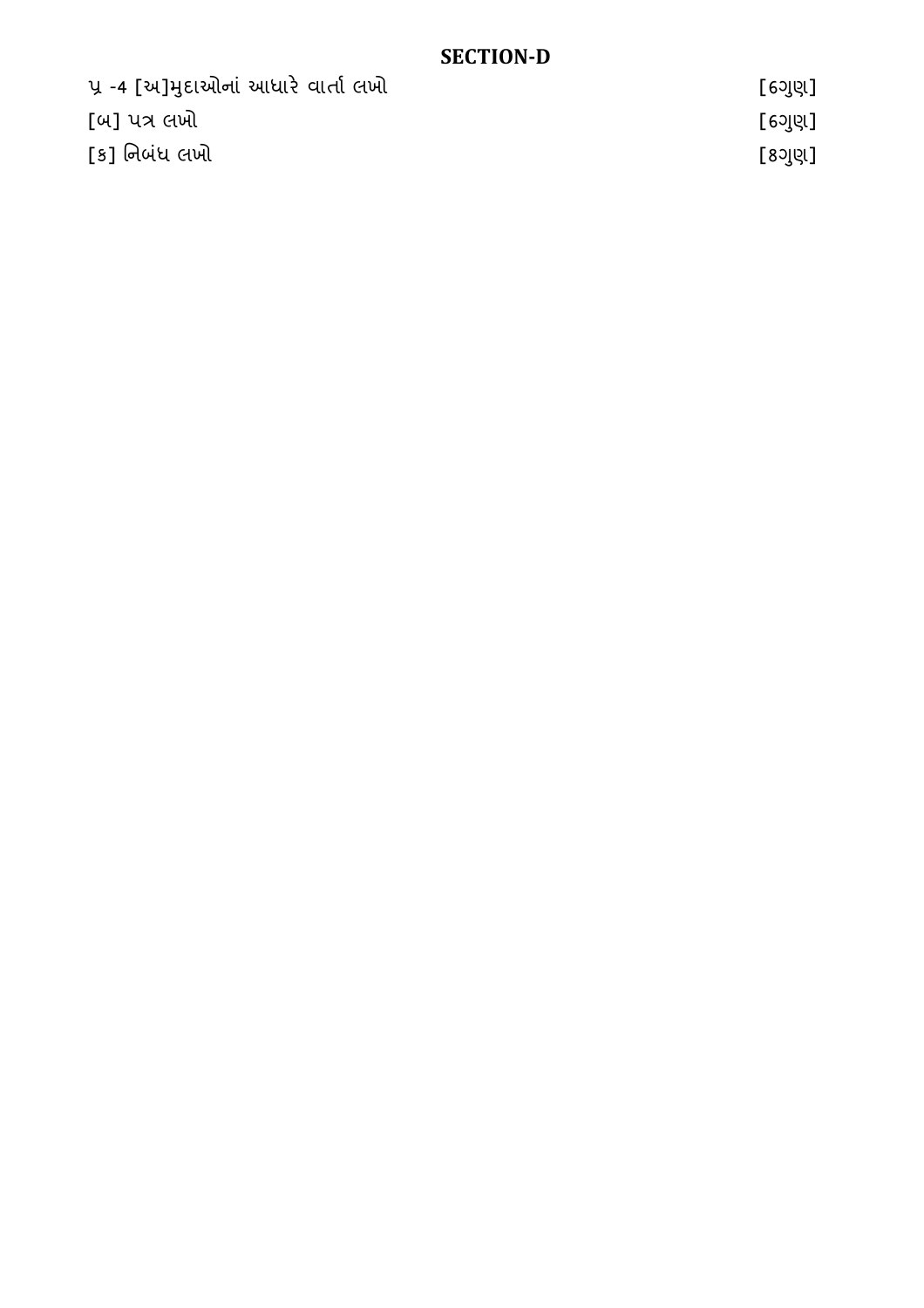# **SAKARBAI KHIMJI RAMDAS MEMORIAL ENGLISH MEDIUM SCHOOL MANDVI KUTCH SECOND SEMESTER EXAMINATION 2021-22 STD: VII SUB: HINDI MARKS: 80 TIME: 3HRS**

| <b>SECTION</b> | A  |    | ⌒<br>ີ | ∸  | <b>TOTAL</b> |
|----------------|----|----|--------|----|--------------|
| <b>MARKS</b>   | ററ | ററ | ററ     | ററ | ററ           |
|                | ∠∪ | ∠∪ | ∠∪     | ∡∪ | ου           |

#### **SECTION –A (पाठ)**

प्र-1.[अ] निम्नलिखित प्रश्न के उत्तर दिए गए विकल्पों में से चुनिए: [5 गुण] [ब] कोष्ठक में से उचित शब्द चुनकर रिक्त स्थानों की पूर्ति कीजिए: **ु ]** [क] सही वाक्याश चुनकर विधानों को पूर्ण कीजिए। [4 गु **ु ण]**  [ड] निम्नलिखित प्रश्नो के उत्तर लिखिए: [तीन प्रश्न] **ुण]** 

### **SECTION-B (कवता)**

प्र.2 [अ] निम्नलिखित प्रश्न के उत्तर दिए गए विकल्पो मे से च्**निए**: **ु [5 ग ु ण]**  $[a]$ कोष्ठक में से उचित शब्द चुनकर रिक्त स्थानो की पूर्ति कीजिए: **ु ण]**  [क]निम्नलिखित प्रश्नो के उत्तर एक-एक वाक्यो मे लिखिए। **ु ण] [ड]निम्नलिखित प्रश्नो के उत्तर लिखिए**: [तीन प्रश्न] **[6 गुण]** 

### **SECTION-C (Dयाकरण वभाग)**

प्र.३ [अ] निम्नलिखित मुहावरो का अर्थ लिखकर वाक्य मे प्रयोग कीजिए। [4 गु **ु ण]** [ब]निम्नलिखित शब्दो का वचन-परिवर्तन करके वाक्य मे प्रयोग कीजिए। **ुण]**  [क] निम्नलिखित वाक्यो में से विशेषण छाटकर लिखिए। [2ग्ण] [ड]निम्नलिखित वाक्यों के काल पहचानिए। **ु ण]**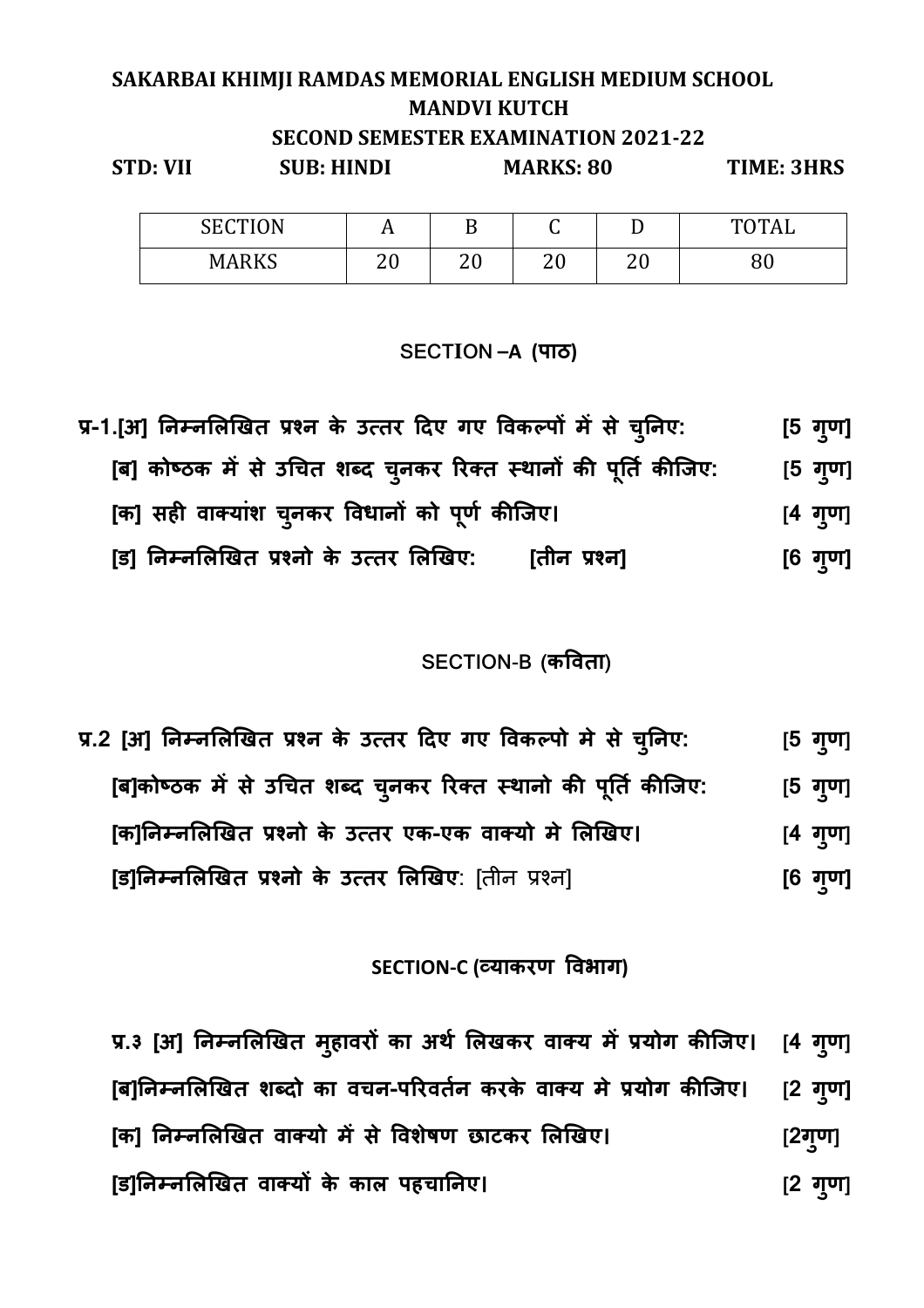| [इ] निम्नलिखित उक्ति कौन ,किसे कहता है?        | [2 गुण]         |  |
|------------------------------------------------|-----------------|--|
| [उ] निम्नलिखित कहावतों का अर्थ लिखिए।          | [2 गुण]         |  |
| [ऊ]निम्नलिखित शब्दो के विरुद्धार्थीशब्द लिखिए। | $[2 \t{q}$ गुण] |  |
| [ए] समय सारिणी बनाईए।                          | $[4 \tanh 4$    |  |

# **SECTION D (लेखन वभाग)**

| प्र-4 [अ] निम्नलिखित रूपरेखा के आधार पर कहानी लिखिए: | [6 गृण] |
|------------------------------------------------------|---------|
| [ड] निबंध-लेखन:                                      | [8 गृण] |
| [ब] पत्र लिखिए:                                      | [6 गुण] |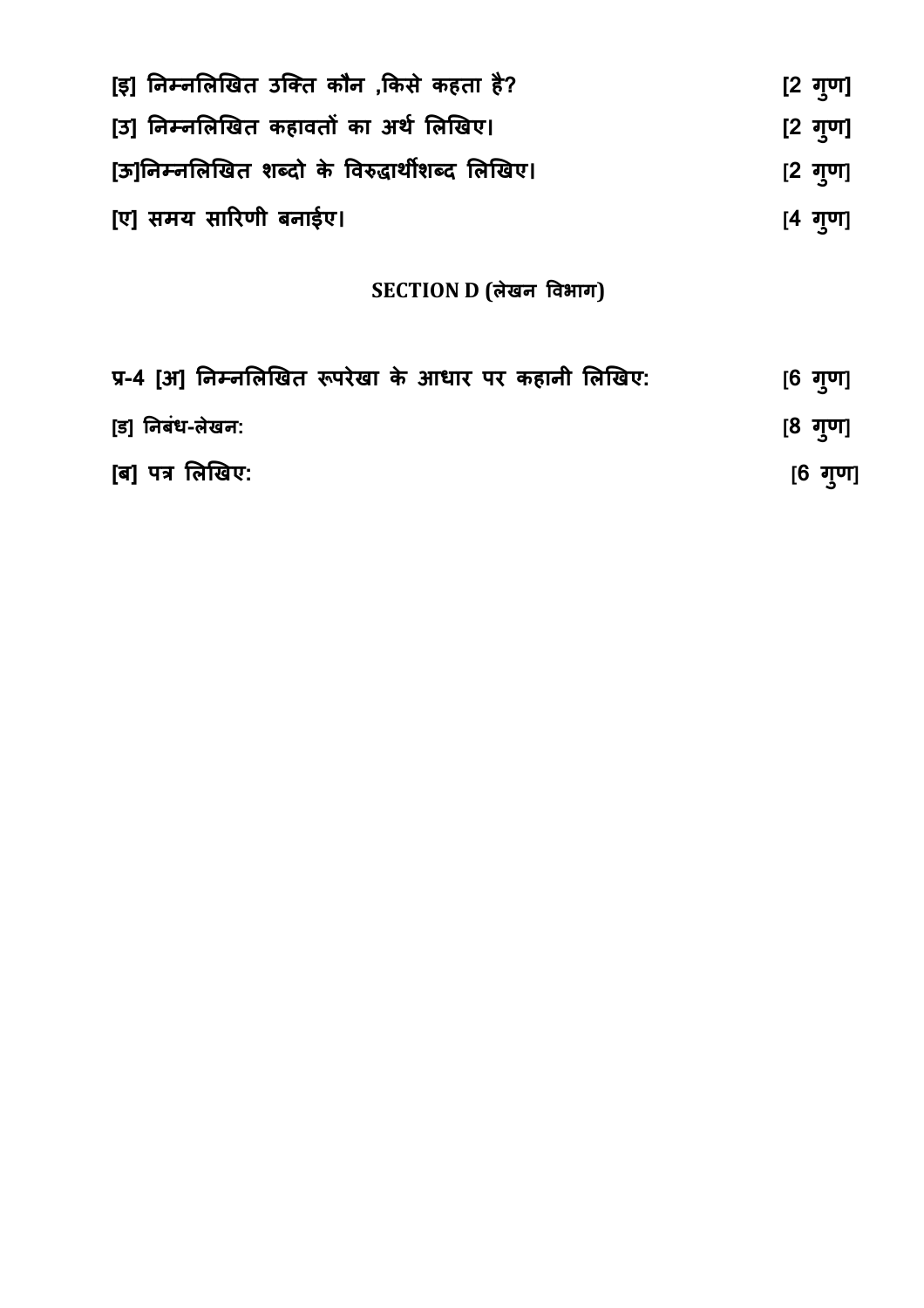# **SAKARBAI KHIMJI RAMDAS MEMORIAL SCHOOL, MANDVI-KUTCH SECOND SEMESTER EXAMINATION 2021-22**

| <b>CLASS:VII</b> |    | <b>SUBJECT: MATH</b> | <b>MARKS: 80</b> |    | TIME: 3 HRS  |  |
|------------------|----|----------------------|------------------|----|--------------|--|
|                  |    |                      |                  |    |              |  |
| <b>Section</b>   |    | B                    |                  |    | <b>TOTAL</b> |  |
| <b>Marks</b>     | 20 | 20                   | 20               | 20 | 80           |  |

| Ch.No | <b>Name</b>                 | Ch. NO | <b>Name</b>                     |
|-------|-----------------------------|--------|---------------------------------|
| 8     | <b>Comparing quantities</b> | 12     | <b>Algebraic expression</b>     |
| 9     | <b>Rational number</b>      | 13     | <b>Exponents &amp; power</b>    |
| 10    | <b>Practical geometry</b>   | 14     | Symmetry                        |
| 11    | Perimeter & area            | 15     | <b>Visualizing solid shapes</b> |

#### **SECTION A**

| 1. Fill in $1x10$                    | (10) |
|--------------------------------------|------|
| 2. True/False 1x5                    | (5)  |
| 3. MCQ 1x5                           | (5)  |
| <b>SECTION B</b>                     |      |
| 4. Do as directed (any $5$ ) $1x5=5$ | (5)  |
| 5. Formula $1x5=5$                   | (5)  |
| 6. Compare 1x5                       | (5)  |
| 7. Number line 1x5                   | (5)  |
| <b>SECTION C</b>                     |      |
| 8. Solve the following (any 5) 2 x 5 |      |

9. Simplify (any 5) 2 x5 (10)

# **SECTION D**

| 10. Construction                  | 4 <sup>1</sup> |
|-----------------------------------|----------------|
| 11. Mensuration (any 2)           | (4)            |
| 12. Algebraic Expression          | (4)            |
| 13. Sum based on Interest (any 2) | (4)            |
| 14. Ch-15 (Figure Sum)            | (4)            |
|                                   |                |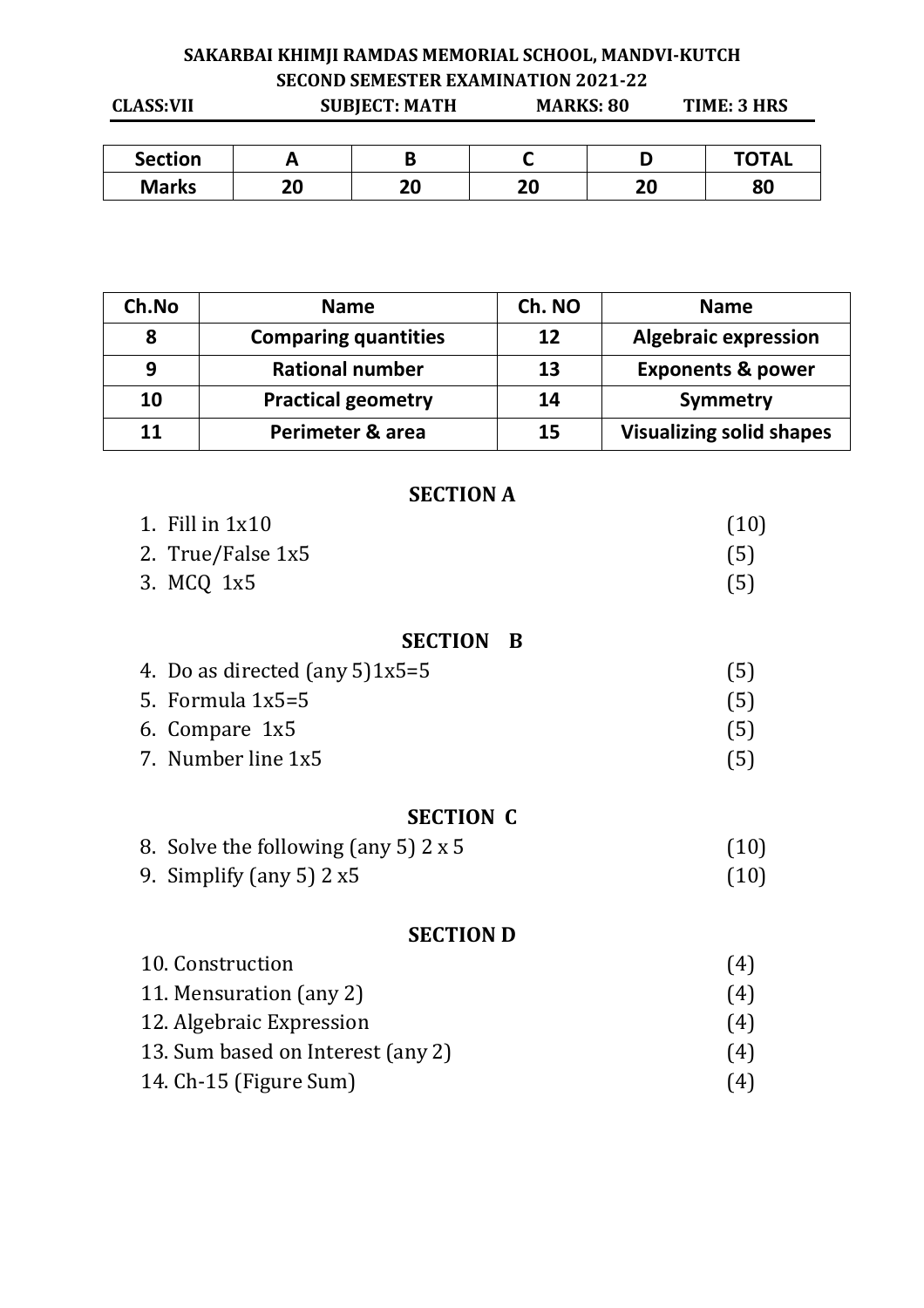# **SAKARBAI KHIMJI RAMDAS MEMORIAL (ENG. MED) SCHOOL**

### **SECOND SEMESTER EXAMINATION 2021-22**

**STD: 7th SUBJECT: SANSKRIT MARKS: 40 TIME: 2HRS** 

| <b>SECTION</b><br>m<br>JЕ | . . |    |    | $m$ $m$ $i$ |
|---------------------------|-----|----|----|-------------|
| <b>MARKS</b>              |     | ∸∪ | ∸∾ | чu          |

### **Syllabus: As Per Second Semester Textbook and Workbook.**

#### **SECTION A**

| Q.1 (A) Translate the following paragraph into English (any one) | 5              |
|------------------------------------------------------------------|----------------|
| (B) Choose the correct answer                                    | 5              |
| <b>SECTION B</b>                                                 |                |
| Q.2 (A) Answer the following question in English (any 3)         | 3              |
| (B) Answer the following question in Sanskrit (any 3)            | 3              |
| (C) Complete the following shokas (any one)                      | 4              |
| <b>SECTION C</b>                                                 |                |
| Q.3 (A) Put $\sqrt{\ }$ or $\times$ .                            | 3              |
| $(B)$ Put $($ ) around the odd number each from group of words.  | $\overline{2}$ |
| (C) Fill in the blanks. (choose answer from brackets)            | 3              |
| (D) Frame the sentences as shown in the example.                 | 2              |
|                                                                  |                |
| <b>SECTION D</b>                                                 |                |
| Q.4 (A) Match the pair                                           | 4              |

 (B)Expand each of the following epigrams in five sentences in English (any one) 3 (C) Find out the true synonyms of the given Sanskrit words. 3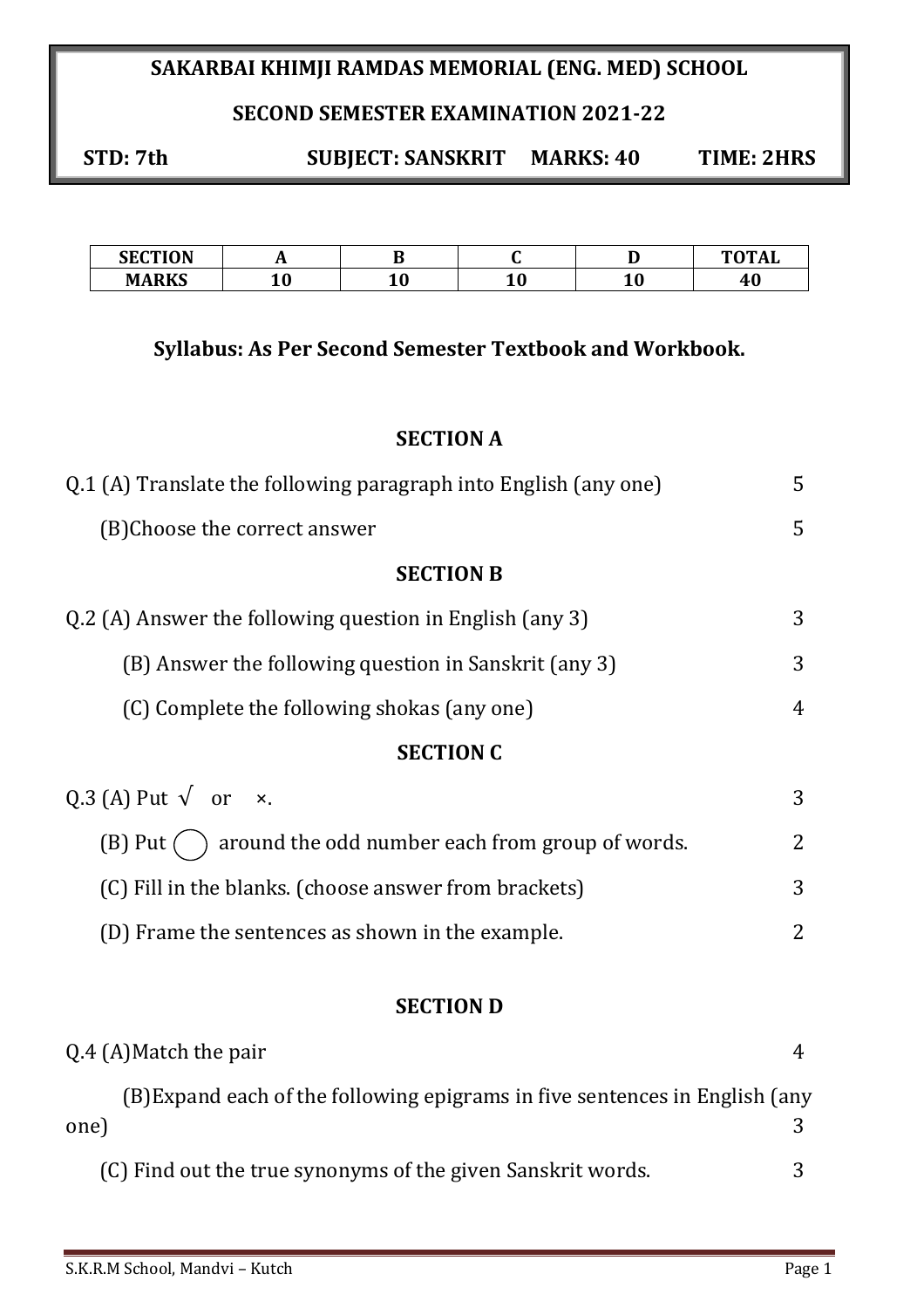# **SAKARBAI KHIMJI RAMDAS MEMORIAL ENGLISH MEDIUM SCHOOL, MANDVI KUTCH**

# **SECOND SEMESTER EXAMINATION 2021-22**

| <b>STD: VII</b> | <b>SUB: SCIENCE</b> |    | TIME:-3HRS |    |
|-----------------|---------------------|----|------------|----|
| <b>SECTION</b>  |                     |    |            |    |
| <b>MARKS</b>    | 20                  | 20 | 20         | 20 |

| <b>Chapter</b> | <b>Chapter Name</b>                | <b>Chapter</b>     | <b>Chapter Name</b>                           |
|----------------|------------------------------------|--------------------|-----------------------------------------------|
| No.            |                                    | No.                |                                               |
|                | Chapter $10$ Respiration in        |                    | Chapter 14   Electric current and its effects |
|                | Organisms                          |                    |                                               |
|                | Chapter11   Transportation in      | Chapter $15$ Light |                                               |
|                | animals and plants                 |                    |                                               |
|                | Chapter12   Reproduction in Plants |                    | Chapter16   Water: A precious Resource        |
|                | Chapter 13   Motion and time       |                    | Chapter17   Forests: Our lifeline             |
|                | $\blacksquare$                     |                    | Chapter 18   Wastewater story                 |

# **SECTION A**

| Q1. M.C.Q (Choose the correct option) $1 \times 8$ | [8Marks]   |
|----------------------------------------------------|------------|
| Q2. State 'T' or 'F' (correct the statement) 1 x 7 | [7Marks]   |
| Q3. Write one function of following: $1 \times 5$  | [5Marks]   |
| <b>SECTION B</b>                                   |            |
| Q1. Fill in the blanks: 1x5                        | [5Marks]   |
| Q2Answer in one sentence: 1 x 10                   | [10Marks]  |
| Q3. Match the pair: $1 \times 5$                   | [5Marks]   |
| <b>SECTION C</b>                                   |            |
| Q1. Give reasons: 2x 6                             | [12 Marks] |
| Q2. Difference between (any 4): 2x4                | [8Marks]   |
| <b>SECTION D</b>                                   |            |
| Q1. Write the answer (3 question x3 marks)         | [9Marks]   |
| Q.2 Experiment. (any1)                             | [6 Marks]  |
| Q3. Draw a neat and label diagram (any 1):1x5      | [5Marks]   |